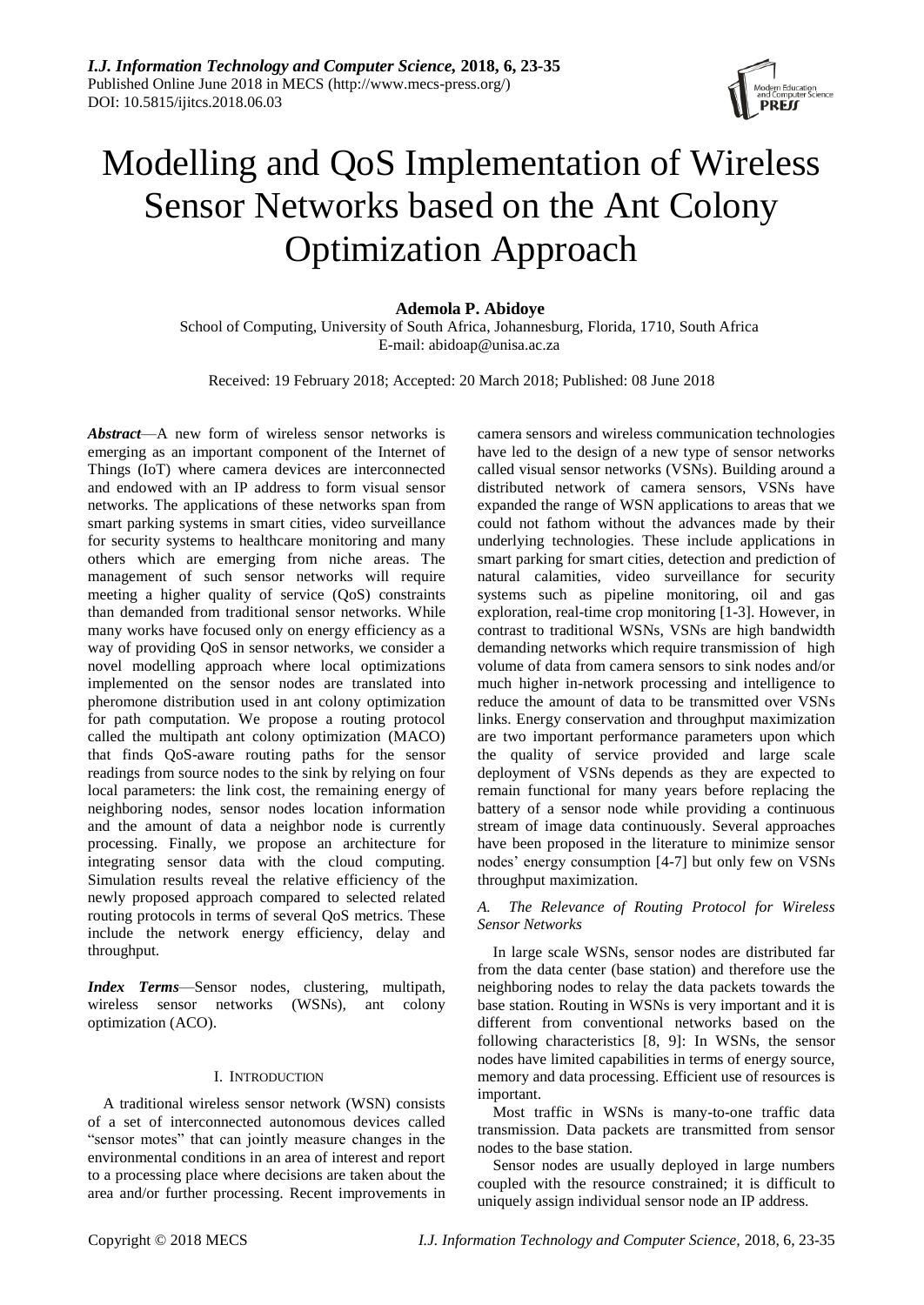Routing techniques in WSNs can be broadly grouped into two types: single path routing and multipath routing. Single path routing is simple and scalable, but not efficient for resource constrained WSNs [\[10\]](#page-11-4). It is simple because paths between source nodes and the destination node can be formed in a specific period of time. It is scalable because as the number of sensor nodes increases, the complexity and the method to establish routes between the source nodes and the base station remain the same.

On the other hand, multiple path routing transmits copies of the same data along different paths. It addresses the load balancing, security and reliability problems of the single path routing protocol [\[8,](#page-11-2) [11\]](#page-11-5). In case the primary path is unavailable due to congestion or low energy of the sensor nodes, an alternate path will be used to transmit the data packets to the base station. This increases the throughput of a network by sending pieces of data packets in parallel over different paths and restoring the entire information at the destination with the expectation of achieving better playback delay (the maximum delay taken by all the pieces of information to arrive at the destination) and minimized on-time packet delivery. Many multipath routing techniques have been proposed to improve network reliability by setting up disjoint paths in the sensor network (node-disjoint paths) [\[12,](#page-11-6) [13\]](#page-11-7). These techniques have attractive resilience properties but can be energy inefficient since the alternate node-disjoint path can be longer and therefore expends significantly more energy than that expended on the primary path. Braided multipath routing techniques have been proposed to relax the requirement for node disjointedness with the expectation of addressing the energy issues of node disjoint paths [\[14\]](#page-11-8). However, braided disjoint multipath routing protocol still builds around reliability requirements only, discounting the energy efficiency and throughput maximization. Owing to their structure, efficiently designed ant colony optimization (ACO) techniques provide the potential to achieve more efficient routing techniques for WSNs.

Routing protocols based on the ant colony optimization are efficient methods for minimizing energy consumption in WSNs. The ants communicate with each other by sensing the pheromone density on their paths. The idea was inspired by the study of ants' mode of communication when organized into a colony. Dorigo and Birattari [\[15,](#page-11-9) [16\]](#page-11-10) proposed an artificial algorithm based on the behavior of real ants in their colonies. The idea comes from observing the ants' foraging behavior how ants find the shortest paths between the food sources and their nest. When searching for food, ants first explore the area surrounding their nest in a random manner. While moving, ants deposit a chemical substance called pheromone on the paths as they are moving, forming pheromone trails between the food sources and the nest. Thus, when other ants are searching for food, they can smell the pheromone deposited on their paths and they tend to choose a path marked by strong pheromone concentration [\[17\]](#page-11-11). Each ant also tries to follow the pheromone trail left by the previous ants. Thus,

increasing the amount of pheromone on the paths would continuously cause an increasing positive feedback which leads all the ants to a single path as shown in Fig.1. More ants will prefer to follow routes with a higher pheromone density since shorter routes can be traversed faster. In addition, pheromone deposited on the longer paths evaporates over time; the negative feedback received enables fewer ants to follow these paths. Thus, pheromone deposited on the non-optimal (longer) paths disappears over time. The ACO model was initially used to solve the travelling salesman problem (TSP). Since then, the model has been widely studied and improved.

In this paper, a routing algorithm for WSNs based on ACO with special parameters is proposed. The main objective of this algorithm is to prolong the network lifetime utilization. The proposed protocol is referred to as modelling and QoS implementation of wireless sensor networks based on the ant colony approach. Our approach is different from [\[18\]](#page-11-12) other approaches used in the literature. First, we consider four parameters to achieve energy efficiency in a network: the link cost between the two sensor nodes, the remaining energy level of a receiver node, sensor node local information and the amount of data packets a receiver node is currently processing.



Fig.1. Ants find the shorter path via pheromone deposits

#### *B. Contributions and Outline*

This paper revisits the issue of QoS in WSNs to propose a new routing protocol that uses ACO. The protocol builds upon a local optimization model which is translated into pheromone distribution for an ant colony optimization algorithm used to find multiple paths for the sensor readings from their points of collection to the data center (base station) of a WSN. MACO finds efficient routing paths for the sensor readings by relying on four local performance parameters at each sensor node: the link cost, the remaining energy of nodes, sensor nodes location information and the amount of data a neighboring node is currently processing. These parameters are combined into a mixed metric used to define 1) transition probabilities used by an ant located at a node to select its relay node to the destination 2) rules which ants use to update the pheromone values on the paths between the sensor nodes 3) a measure to reduce pheromone concentration on the optimal path and encourage search for new paths that were formerly nonoptimal through evaporation. Simulation results show that the proposed MACO outperforms other ACO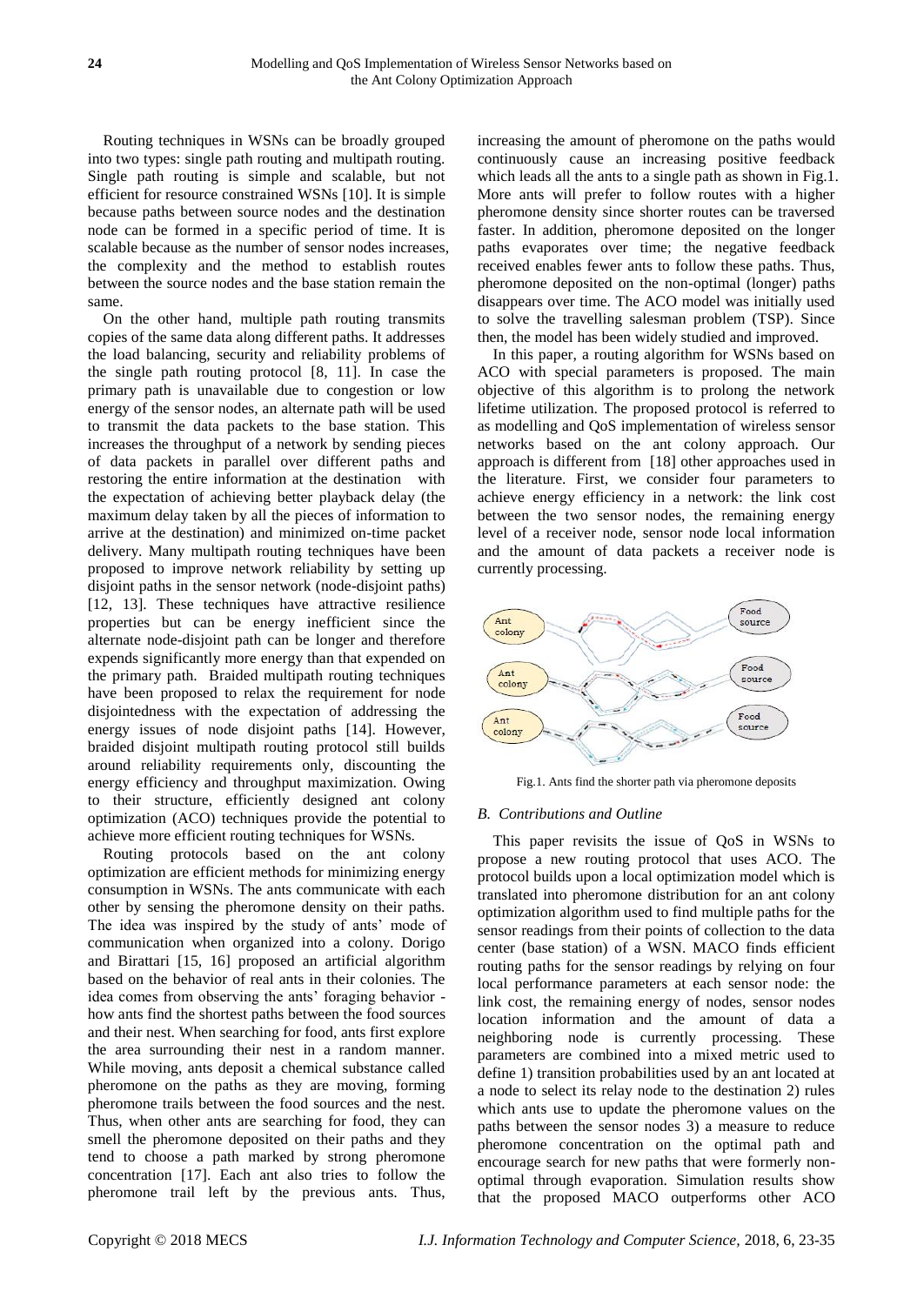algorithms in terms of energy efficiency, delay and throughput.

The rest of this paper is organized as follows: Section II presents the related work while the routing problem is described in section III. The proposed routing solution is presented in section IV. Simulations and results are presented in section V. Finally, section VI concludes the paper with possible direction of future work.

# II. RELATED WORK

In recent years, many routing techniques for WSNs have been proposed for energy optimization. These include tree-based energy-balance routing protocol, routing protocol using message success rate and energy constrained routing solutions [\[19-21\]](#page-11-13).

Multi-objective QoS routing for wireless sensor networks (MQoSR) [\[22\]](#page-11-14). The authors used geographic routing mechanism combined with QoS to transmit data packet to the base station. They considered three routing metrics: the end-to-end reliability, energy consumption and delay in selecting the paths from source node to the base station. This approach is energy efficient; it minimizes sensor nodes' energy consumption compared to selected protocols in the paper. However, the authors did not consider the amount of data a receiver node is currently processing before a sender node forwards data to it, which may increase the delay if the receiver node has more data to process.

Radi et al [\[23\]](#page-11-15) proposed an interference-minimized multipath routing protocol (IM2PR) to discover a sufficient number of interfering paths between a source node and the base station in order to provide efficient data packets. IM2PR consists of three phases: i) initialization phase ii) path establishment phase iii) data packet transmission phase. These phases are used to regulate the traffic rate of individual paths. This approach performs better than the micro sensor multipath routing protocol and energy efficient data routing protocol by certain higher percentage in terms of energy consumption, packet reception ratio, packet delivery latency and goodput. However, this protocol is designed for a small network; the overhead may increase as the size of sensor nodes increases to a large network.

Amgoth and Jana [\[24\]](#page-11-16) proposed a new energy efficient routing algorithm for WSNs. They used clustering method to divide the network into different clusters. The proposed approach was evaluated through simulation. The results showed that the approach saves more energy and prolongs network lifetime. However, the authors did not consider the fault tolerant and dynamic nature of the sensor networks.

Ehsan Amiri et al [\[25\]](#page-11-17) proposed an energy efficient routing in wireless sensor networks based on fuzzy ant colony optimization called FACOR. The protocol combines the foraging behavior of ants with fuzzy logic in order for the ants to find optimal routes. In addition, a fuzzy inference system was used to determine the route quality. The simulation results showed that FACOR minimizes sensor nodes' energy consumption, decreases

the number of routing request packets and maximizes the network lifetime compared to selected routing protocols. However, storing large rule-base in sensor networks may be impractical due to limited memory of sensor nodes because the rule-base in fuzzy logic grows exponentially.

Energy-aware ant-based routing wireless multihop networks (EARA) is proposed in [\[26\]](#page-11-18). EARA is an extension of ARA [\[27\]](#page-11-19). The authors use new mechanisms to determine the fitness of a path and energy information dissemination in order to extend the network lifetime. They consider the residual energy of a sensor node in addition to the pheromone value to determine the probabilistic routing decision process. The ant agent energy value is periodically updated in a sensor node routing table. Thus, EARA is more energy efficient than ARA protocol. It increases the average network lifetime and extends network utilization. However, EARA protocol has high overhead per routing data packet.

An energy efficient ACO-based multiple paths routing algorithm (EAMR) [\[28\]](#page-11-20) is proposed for WSNs. This protocol is a hybrid algorithm which uses both reactive and proactive routing for path discovery and route maintenance. It uses a new multipath mechanism which takes into account the energy consumption rate, the congestion status of the path, and sensor node hop from the base station. In this protocol, pheromone is only updated when a sensor node receives a backward ant unlike the conventional incremental pheromone. EAMR achieves better performance in terms of end-to-end delay, energy efficiency and data packet delivery ratio. However, EAMP uses proactive as one of the routing mechanisms; forward ant may constantly be forwarded even when there is no data packet to transmit. There is a likelihood to increase the energy consumption of sensor nodes.

Authors in [\[29\]](#page-11-21) presented a particle swarm optimization (PSO) based on routing algorithm to extend sensor network lifetime. They developed an algorithm to minimize the energy consumption of gateway nodes that are nearer to the base station. The proposed method is compared to two related algorithms based on the number of data packets received at the base station, the standard deviation of current energy and the number of dead sensor nodes.

# III. ROUTING PROBLEM

This section is divided into three subsections. In the first subsection, network model is discussed. The following subsection discusses the radio energy model and the third subsection will present the MACO routing protocol.

# *A. Network Model*

A sensor network consists of *N* sensor nodes randomly distributed in a sensor field. The network is modeled as an undirected graph  $G(N, L)$ , where N is a set of sensor nodes. Each node  $i$  has maximum transmission radio range with radius  $r$  meters.  $L$  is the set of two-way edges that link two sensor nodes together such that the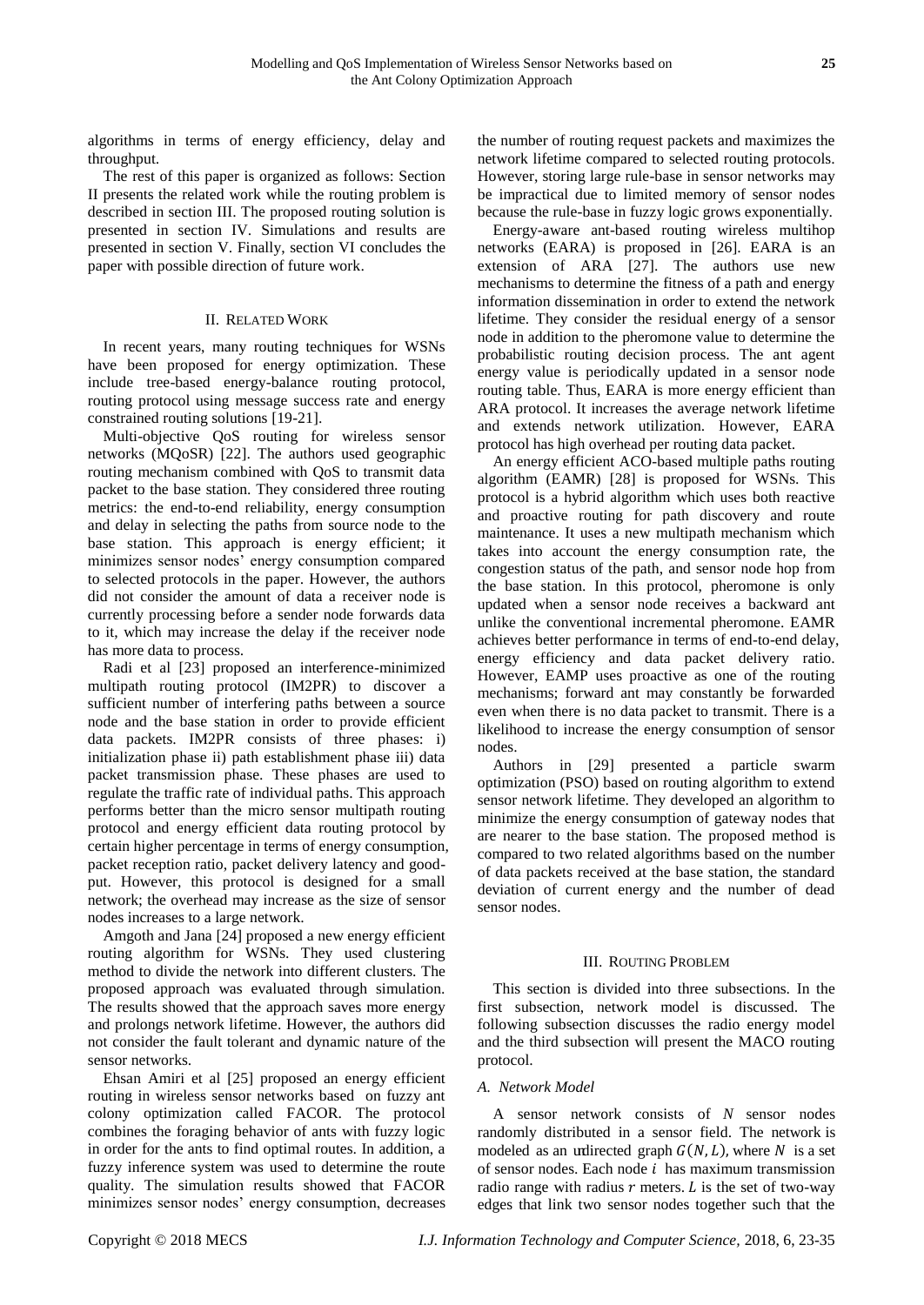nodes  $i, j \in N$  and  $i \neq j$ . It is assumed that sensor nodes  $i$  and  $j$  can communicate with each other if and only if the distance between them is less than or equal to  $r$ .

# *B. Radio Energy Model*

Every sensor node in wireless sensor network contains a radio communication subsystem consisting of transmitter/receiver electronics, antennae and an amplifier. In order to calculate the energy dissipated by these components, this paper adopts the radio energy model presented in [\[30\]](#page-12-0). The energy associated with the transfer of q bits of data packet between a transmitter and a receiver node is presented in this model.

 $E_{elec}$  is the energy needed to run the electronics of the transmitter/receiver, and  $E_{amp}$  is the energy required to amplify the transmitted signal. The value of  $E_{amp}$ depends on the distance between the sensor nodes.

Given a threshold transmission distance  $d_0$ , the free space propagation model using parameter  $\epsilon_{FS}$  is used when  $d_{i,j} < d_0$  and the two-ray ground reflection model using parameter  $\epsilon_{TR}$  when  $d_{i,j} \geq d_0$ . Using these two models, the energy needed to amplify a signal is expressed s follows

$$
E_{amp} = \begin{cases} \in_{FS} * d^2, & \text{if } d_{i,j} < d_0 \\ \in_{TR} * d^4, & \text{if } d_{i,j} \ge d_0 \end{cases} \tag{1}
$$

where  $d_0 = \left(\frac{\epsilon_{FS}}{\epsilon_{FS}}\right)$  $\frac{\epsilon_{FS}}{\epsilon_{TR}}\Big)^{\frac{1}{2}}$  and the values of the parameters  $\epsilon_{FS}$ and  $\epsilon_{TR}$  are set to 10 pJ/bit/m<sup>2</sup> and 0.0013 pJ/bit/m<sup>4</sup> respectively [\[30\]](#page-12-0). During network operation, the average energy consumption of the sensor network is expressed as follows

$$
E_{avg} = 1/N \sum_{i=1}^{N} E_{\Delta}(i)
$$
 (2)

where  $N$  is the number of sensor nodes in a network.  $E_{\Delta}(i)$  represents the difference between the initial and final energy of each sensor node, it is expressed as follows:

$$
E_{\Delta}(i) = E_0 - E_F \tag{3}
$$

where  $E_0$  and  $E_F$  are the initial and final energy of each sensor node respectively. The threshold energy  $E_T$  is determined using the remaining energy of neighbouring nodes of *i*. Thus,  $E_T$  is given by

$$
E_T = \sum_{i=1}^{N_i} E_{\Delta}(i) \tag{4}
$$

# *C. ACO-based Routing Protocol*

The development of the ACO algorithm was inspired by the observation of an ant colony. They live in groups and their behavior is governed by the goal of colony survival rather than being focused on the individual's survival. Ants' foraging behavior shows how ants discover the shortest path between their nest and the food source [\[31\]](#page-12-1). The concept of natural behavior of ants is used in ACO routing algorithms to solve energy problem in wireless sensor networks [\[28,](#page-11-20) [32\]](#page-12-2). Different paths can be constructed from source nodes to a destination node with more data packets dynamically sent on higher quality paths, which leads to load balancing among the sensor nodes. ACO-based routing algorithms perform better than other non-ACO based algorithms based on their iterative and proactive behavior.

#### IV. THE PROPOSED ROUTING SOLUTION

The proposed protocol is divided into two phases: discovery path phase and data transmission phase. In the protocol, when a source node has a data packet for the destination node (base station), first it checks to see if the path of the next-hop node is contained in its tabu (memory). If the path is contained, it transmits directly to the next-hop node. However, if the source node does not have the information of the next-hop node to the base station, it begins a route discovery process by sending an advertisement (ADVT) message to all the sensor nodes in its surroundings. Each sensor node retransmits the message to the neighboring node until all the nodes have received the ADVT message. Based on the routing method, each sensor node has a routing table in its tabu as presented in table 1.

Table 1. Sensor Node Information

| S<br>$\frac{\text{I}}{\text{D}}$ | NH_<br>ID | $S_n$ | Current<br>Energy | Pheromo<br>ne value | Hop<br>coun | Dist.<br>to BS | Doc<br>ket |
|----------------------------------|-----------|-------|-------------------|---------------------|-------------|----------------|------------|
| a                                |           |       | $E^c(i)$          | $\lambda_{i,j}$     | h(i)        | d(i, z)        |            |
| b                                |           | 2     | $E^c(j)$          | $\lambda_{j,k}$     | h(j)        | d(j, z)        |            |
| с                                | k         | 3     | $E^c(k)$          | $\lambda_{k,l}$     | h(k)        | d(k, z)        |            |
| .<br>$\bullet$                   | .         | N     | .                 | .                   | .           | .              |            |

where S\_ID denote source nodes identification, NH\_ID represent neighbor nodes identification. Each sensor node is assigned a unique serial number  $S_n$  while the source node is initialized to zero. The number is incremented by 1 based on the distance of a node from its source node.  $E^c$  is the current energy of a sensor node,  $\lambda_{i,j}$  is the amount of pheromone value on the link between nodes i and j. Initially, the pheromone value in the network is the same. Thus, as an ant traverses the network, the pheromone value continues to change. h(i) indicates the path length from node i to the base station.  $d(i,z)$  is the distance of a node to the base station. The optimal path is determined based on the quality of pheromone on the path between a node and the base station. Finally, docket contains information about the number of ants that have visited a sensor node. It is initialized to zero, if docket  $= 1$ , it shows the current node has been visited by an ant.

The protocol uses two types of ants: search ants (SA) and backward ants (BA). SA travel from source nodes to a destination node, gathering information about the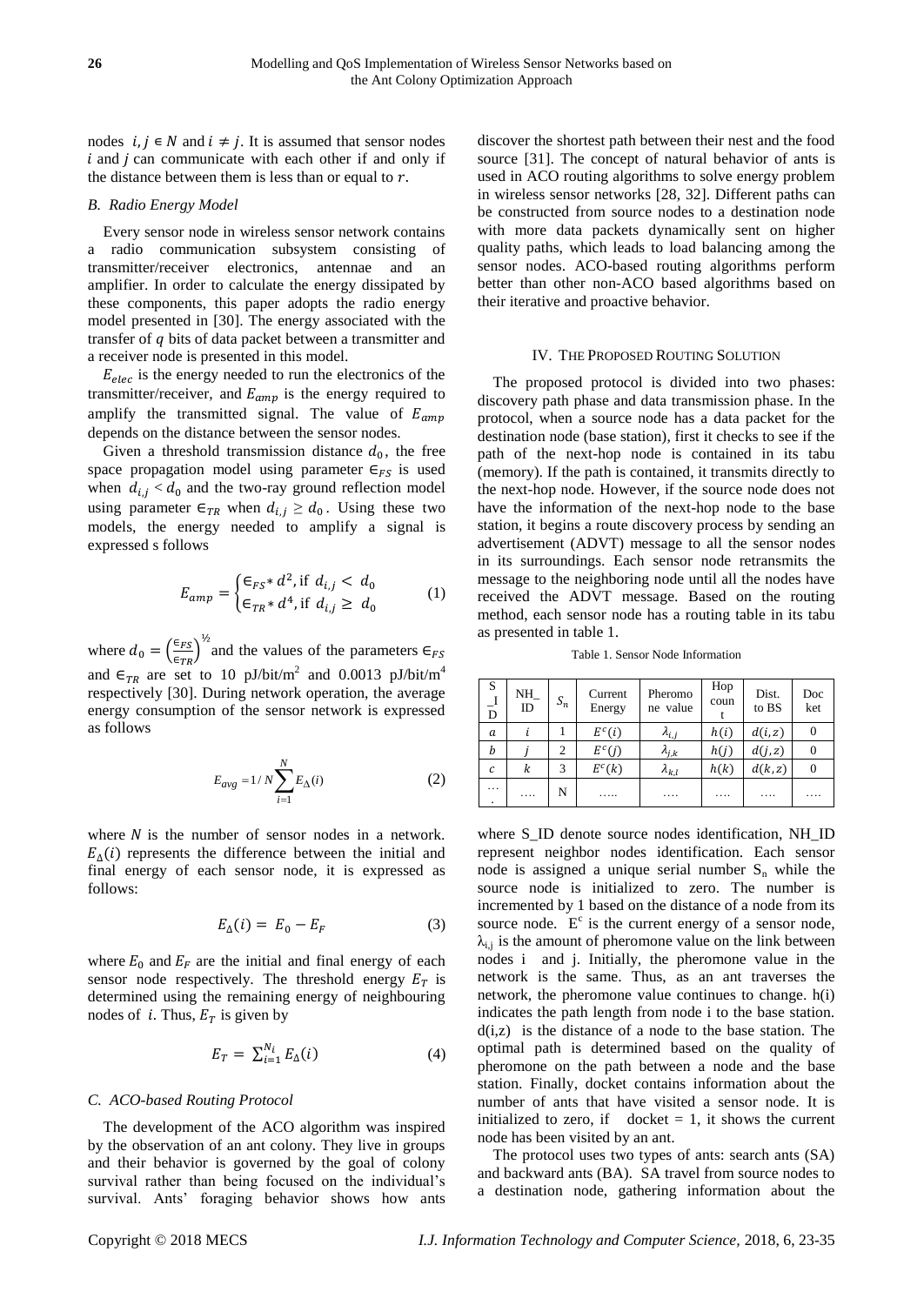neighboring nodes and new paths as they are traversing along the paths. Similarly, the BA travel back from a destination node to the source nodes over the recorded paths that the SA travelled to update the information in each node as they traverse. Backward ants are created in order to prevent premature convergence of search ants on the constructed paths. It is assumed that the number of SA is equal to the number of source nodes; they are used to find paths from the source nodes to the destination node. A source node that wants to forward data to the destination node launches a SA and sends to the next node. When a neighboring node receives a SA, it checks its tabu if SA information is previously stored. If yes, the SA is discarded; otherwise, the sensor node saves the routing information of the SA, updates its tabu using the information in table 1 and forwards the SA to the next hop node. Other sensor nodes in the network that receive the SA likewise update their tabu and forward the SA to the next neighboring nodes until all the search ants get to the destination node. In the proposed approach, each visited sensor node is not saved in the memory of the search ant, instead the search ant saves the information of the last two visited sensor nodes only. This approach can minimize the amount of the data packets to be transmitted and saves energy. Moreover, a sensor node cannot just select another node as its next hop node, the process of selecting a reliable next-hop node is presented in section 4.1. Moreover, once a SA reached the destination, a new packet BA is created. The destination node will forward the BA to the source nodes along the paths travelled by the SA. Message format for both search and backward ants is shown in table 2.

Table 2. Message Format for the MACO Ants

| <b>T</b><br>$\mathbb{I}$<br>$_{\text{ID}}$<br>NΗ<br>ີ<br>Message format:<br>A<br>ື<br>-<br>- -<br>$\overline{\phantom{a}}$ | rsum<br>rmin | Hop count $(H_p)$<br>L(t) |
|----------------------------------------------------------------------------------------------------------------------------|--------------|---------------------------|
|----------------------------------------------------------------------------------------------------------------------------|--------------|---------------------------|

where P\_ID represents the previous sensor node identification, NH\_ID is the next neighboring node identification. S\_K is the sequence number of the search ant,  $E^{min}$  is the minimum current energy of the sensor nodes in the route.  $E^{sum}$  is the sum of the current energy of the sensor nodes in the route. Hop count  $(H_n)$  is the path length between a source node and the current node for a SA or the path length between the destination and the current node for a BA.  $L(t)$  is called time-to-live, it gives the number of hops that a SA can travel before it is discarded. If the value of L(t) decreases to zero before a SA reaches the base station, its message is discarded. In order to balance energy consumption among the sensor nodes and extend the network lifetime utilization, we modify the ACO transition probability equations and present them as follows.

## *A. Path Selection Procedure*

Unlike conventional ACO based approaches, MACO adopts a controlled neighbor broadcast scheme in path discovery to prevent flooding the network with search ants. Paths are selected based on probability. A sensor node  $i$  will select sensor node  $j$  as a relay node based on probability value  $P_r(i,j,t)$ . The value determines the probability of selecting from candidate lists a node  *as a* relay node. The probability is expressed as follows

$$
P_r(i,j,t) = \begin{cases} \n\frac{\left[\omega_{i,j}(t)\right]^{\alpha_1} \cdot \left[\xi_{i,j}(t)\right]^{\alpha_2} \cdot \left[\Pi_{i,j}(t)\right]^{\alpha_3} \cdot \left[\phi_j(t)\right]^{\alpha_4}}{\sum_{l \notin N_i^S} \left[\omega_{i,l}(t)\right]^{\alpha_1} \cdot \left[\xi_{i,l}(t)\right]^{\alpha_2} \cdot \left[\Pi_{i,l}(t)\right]^{\alpha_3} \cdot \left[\phi_l(t)\right]^{\alpha_4}}, & \text{if } j \in N_i^S \\
0 & \text{if } j \notin N_i^S \n\end{cases} \tag{5}
$$

where  $N_i^S$  is the set of neighboring nodes that the SA has traversed. In order to calculate the probability value, we formulate a model for each parameter and present them below.  $\alpha_1$ ,  $\alpha_2$ ,  $\alpha_3$ , and  $\alpha_4$  are the control parameters. Higher value of  $\alpha_1$  increases the probability of choosing a link with high link cost between sensor nodes  $i$  and  $j$ .

Higher value of  $\alpha_2$  increases the probability of selecting a node with more residual energy from candidate list. Higher value of  $\alpha_3$  increases the probability of an ant taking a shorter route.  $\alpha_4$  is a parameter that controls selection of the next relay node and the amount of data currently processing at node  $j$  at time  $t$ . A higher value of  $\alpha_4$  increases the chances of node *i* selecting a path with minimum energy cost and chooses a node that processes less amount of data.

## *B. Maximizing the Reward Function*

The objective function of data routing is to deliver data packets to the destination with minimum energy cost. To achieve this objective, it is necessary to assign a higher value to the weight  $\omega_{i,j}$  of the link  $l_{i,j}$  between two sensor nodes with higher residual energy, so that it will have higher probability to be selected during execution. On the other hand, if the link consumes more energy for transmitting a data packet, a lower value is assigned to the weight of the link so that it will have a lower probability to be selected for data transmission. The routing consists of finding an optimal set of paths from a source node to a base station *D* such that sensor nodes' energy consumption, and the delay are minimized while the throughput is maximized. The routing problem can be considered as a multi-constrained local optimization problem consisting of finding each sensor node, a subset of its neighbors  $N_i$  that solves the following routing problem

$$
\text{Max } \sum_{j \in N_i} \omega_{i,j} x_j \tag{6}
$$

Subject to

$$
P_r(i, j, t) > P_r(i, l, t) \text{ if } \xi_{i,j}(t) > \xi_{i,l}(t) \tag{7}
$$

$$
P_r(i, j, t) > P_r(i, l, t) \text{ if } \Pi_{i,j} < \Pi_{i,l} \tag{8}
$$

$$
P_r(i,j,t) > P_r(i,l,t) \quad \text{if } \phi_j(t) < \phi_l(t) \tag{9}
$$

Copyright © 2018 MECS *I.J. Information Technology and Computer Science,* 2018, 6, 23-35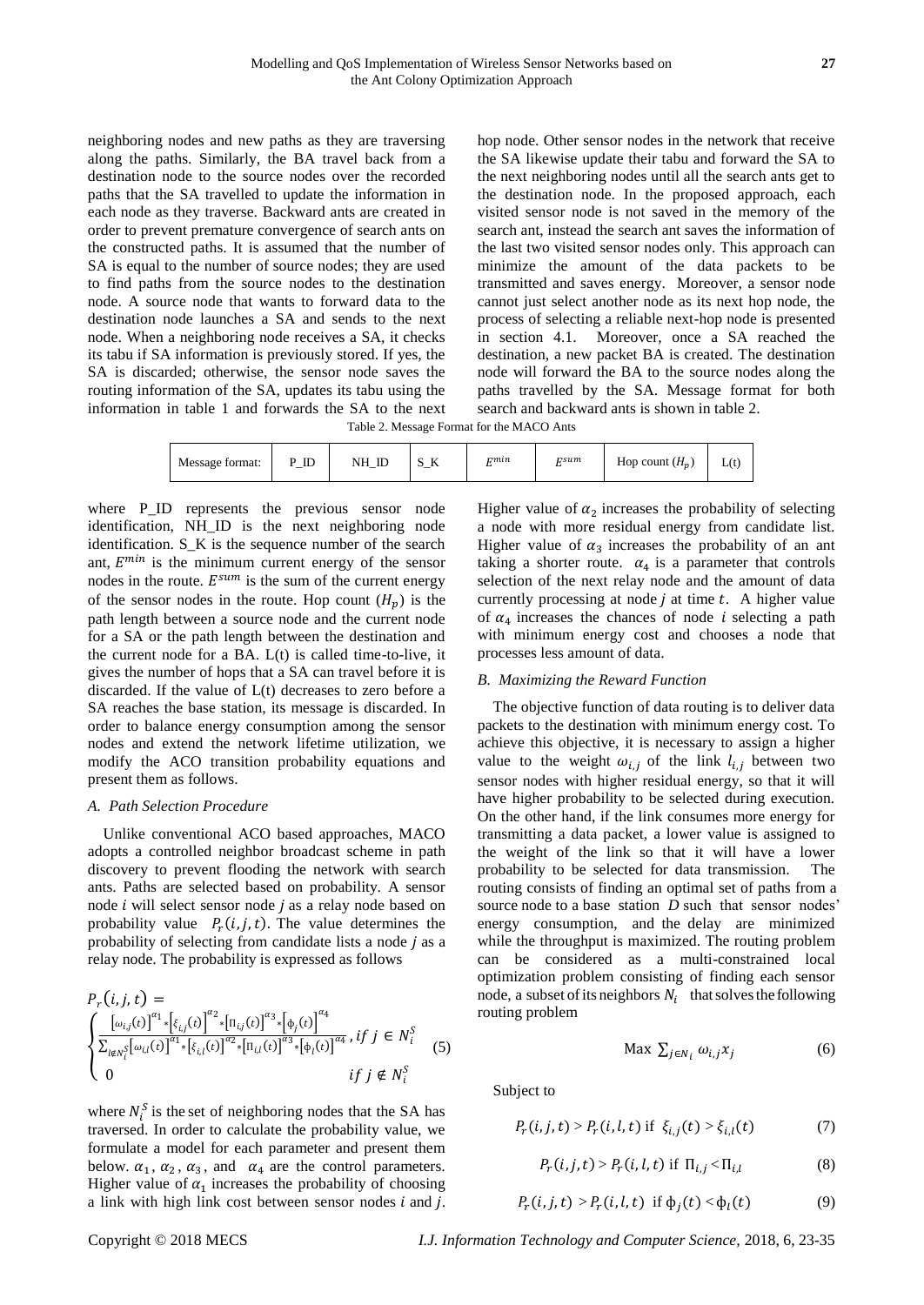$$
x_j \in \{0, 1\} \tag{10}
$$

where  $\omega_{i,j}$  is the weight of the link between two sensor nodes, variable  $x_j$  is one if and only if node j is contained in the routing path of neighboring nodes  $N_i$ ; otherwise it is zero.  $P_r(i,j,t)$  is the probability that node *i* selects node  $\dot{\jmath}$  as the next hop to the destination at time  $t$ .  $\xi_{i,j}(t)$ ,  $\Pi_{i,j}$  and  $\phi_j(t)$  are probability functions that determine the choice of selecting the next-hop node and they are determined as follows

*i)* Link weight(
$$
\omega_{i,j}
$$
)

$$
\omega_{i,j} = \frac{E_0 - \min(E^c(i), E^c(j))}{\tilde{c}_{i,j^*}\tilde{c}_{j,i}} * T_P(t) \tag{11}
$$

 $E_0$  is the initial energy,  $E^c(i)$  is the current energy level of node *i*,  $\check{c}_{i,j}$  is the link quality between nodes *i* and *j*.  $T_P$  is the transmission power, (t) is the time taken to transmit data from node  $i$  to  $j$ .

# *ii) Current energy level of a sensor node:*

The current energy of neighboring nodes  $N_i$  influences the likelihood of node *i* selecting node  $j \in N_i$  as the next-forwarder node. The energy metric is expressed as follows

$$
\xi_{i,j}(t) = \frac{E^c(j)(t)}{\sum_{l \in N_i} E^c(l)(t)}
$$
(12)

This equation enables a node with higher current energy level has higher probability to be selected as the next-hop node.

#### *iii) Sensor node location information*

In designing a good routing protocol*,* location information is needed in order to determine the distance between two sensor nodes so that energy consumption can be calculated. Thus, location information can be exploited in transmitting data in an energy efficient way. The distance between the neighboring nodes significantly influences the probability at which node  $i$  selects  $j$  as the next-hop node. The location function,  $\Pi_{i,j}$  is defined as follows

$$
\Pi_{i,j} = \frac{\mathbf{d}_{j,D}}{\sum_{l \in N_i, \mathbf{d}_{l,D}}}, j \in N_i \tag{13}
$$

where  $d_{i, p}$  is the distance between sensor node *j* and the base station D. This equation enables node  $j \in N_i$  closer to the destination node has higher chances to be selected as the next forwarder node. However, if there is no any closer node to choose, then the SA returns to the former hop node and it is added to the tabu list of the SA.

## *iv) Data packets delay*

Data packets transmission may be delayed if a receiver node  $i$  is processing large amount of data packets. Other data packets have to wait in a queue till the processing is completed at time  $t + 1$ . This increases the total delivery time of data packets.  $\ddot{a}_j(t)$  denotes the delay value for node  $j$  and is expressed as follows

$$
\Phi_j(t) = \frac{\check{\mathbf{a}}_j(t)}{\sum_{l \in N_{\hat{t}}, \check{\mathbf{a}}_l(t)}}\tag{14}
$$

Equations  $(12) - (14)$  ensure that those sensor nodes with low residual energy, long communication distance, high load will have a lower chance of being selected as relay nodes. As presented above, the multi-constrained routing problem is a local optimization problem consisting of finding a minimal set of neighbors that maximizes throughput, minimizes energy usage and delays. Thus, an ant at node  $i$  selects node  $j$  according to the probability transition rule in equation (5) and deposits pheromone as it is moving along the paths to the destination node. The quantity of pheromone each search ant deposited on the path between nodes  $i$  and  $j$  is determined by this equation

$$
\lambda_{i,j} = \begin{cases}\n\lambda_{\max} & \text{if } \delta_{i,j} > \lambda_{\max} \\
\delta_{i,j} & \text{if } \lambda_{\min} \le \delta_{i,j} \le \lambda_{\max} \\
\lambda_{\min} & \text{if } \delta_{i,j} < \lambda_{\min}\n\end{cases} \tag{15}
$$
\n
$$
\delta_{i,j} = \frac{\left(H_{\max} - H_p\right)}{H_p} * E^{\text{avg}} \tag{16}
$$

where  $\lambda_{min}$  and  $\lambda_{max}$  are the lower and upper bounds imposed on the amount of pheromone deposited on the paths respectively.  $H_{\text{max}}$  denotes the maximum allowed number of hops for ants in the network,  $H<sub>p</sub>$  has been defined above and  $E<sup>avg</sup>$  is average energy of sensor nodes that a search ant has visited. The pheromone limit values are introduced to prevent ants to converge quickly on a small number of edges which can cause the algorithm to be trapped in local optimal [\[33\]](#page-12-3). This makes the pheromone concentration to be controlled in a moderate range and effectively prevents local optimal convergence. The lower and upper bound values are defined as follows

$$
\lambda_{min} = \frac{(M-m)}{3} \tag{17}
$$

and

$$
\lambda_{max} = 1000 * (M - m) + \frac{(M - m)}{3} \tag{18}
$$

where  $m$  and  $M$  are the minimum and maximum edge costs respectively.

#### *C. Pheromone Update*

Once all ants have constructed the paths, the pheromone level is updated. The amount of pheromone value deposited on the path between node  $i$  and  $j$  at time  $t$  is updated by equations (19) and (20)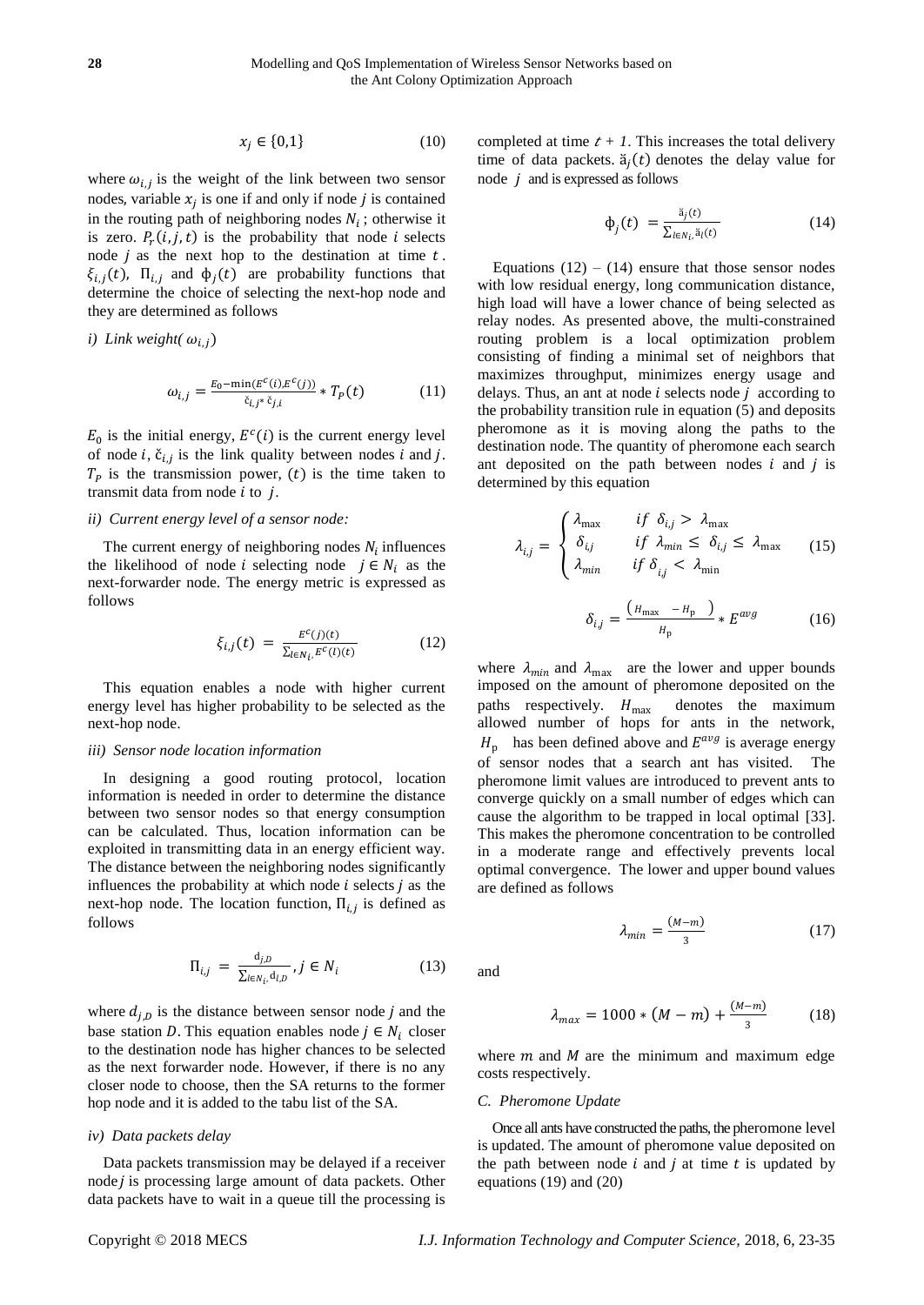$$
\lambda_{i,j}(t+1) =
$$
  

$$
max\left\{\lambda_{\min, min}\left\{(1-\rho)\lambda_{i,j}(t) + \Delta\lambda_{i,j}(t+1), \lambda_{max}\right\}\right\}
$$
(19)

$$
\Delta \lambda_{i,j}(t+1) = \varphi * \left( \frac{E^{\min}(i)(t)}{\sum_{i=1}^{l} E^{\text{sum}}(i)(t) * H_{\text{p}}} \right) \tag{20}
$$

where  $\rho$  ( $0 < \rho < 1$ ) is the pheromone evaporation rate; it is used to vary the intensity of the existing trail over time.  $\varphi$  is the impact factor.  $\Delta \lambda_{i,j}$  is the quantity of pheromone left by an ant on the edge  $(i, j)$  in the discovery process. Thus, the value of  $\Delta \lambda_{i,j}$  is set to zero if a search ant does not traverse through the edge. Other terms used in the expressions have been defined above. Algorithm 1 represents the basic operation of a search ant for MACO. Thus, after all search ants have reached the destination node, then the destination node creates response packets BA.

| <b>Algorithm 1:</b> Proposed search ants algorithm for MACO    |
|----------------------------------------------------------------|
| <b>Begin</b>                                                   |
| 1: Initialise the number of SA in the network                  |
| 2: if $L(t) \ll 0$ before SA reaches the destination then      |
| 3: A SA is launched at the source node                         |
| $4:$ else                                                      |
| 4: discard the message                                         |
| 5: if node $i$ is a destination node then                      |
| 6: create a BA;                                                |
| $7:$ else                                                      |
| 8: choose node $j$ as the next neighbour node using            |
| equation (5) and send                                          |
| 9: SA to the node                                              |
| 10:<br>update the current energy of nodes $i$ and $j$          |
|                                                                |
| 11:<br><b>if</b> next node selected is visited <b>then</b>     |
| 12:<br>return to the preceding sensor node                     |
| 13:<br>select another sensor node as the next relay node       |
| 14:<br>using equations $(19)$ - $(20)$ to update the pheromone |
| value of link $(i, j)$ ;                                       |
| end if<br>15:                                                  |
| $16:$ end if                                                   |
| $17:$ end if                                                   |
| $18:$ End                                                      |
|                                                                |

# *D. Path Retracing and Pheromone Update*

Consequently, when a search ant reaches the destination node, the destination node creates a backward ant. It travels in the opposite direction traversed by a search ant to the source node. When a sensor node  $i$ receives a backward ant from a neighbouring node *j* or destination node, it updates the information in its routing table. The pheromone concentration on the path is incremented by a higher amount if the path between the nodes does not lead to energy saving. Thus, the receiving node has a lower probability to be selected as a forwarder node. Such node will dissipate more energy due to high traffic it will receive from the neighboring nodes. In order to evaluate the energy cost of a sensor node to the destination node, each backward ant maintains a routing table similar to a search ant. When a backward ant is at node  $i$  from a neighbouring node  $j$ , it updates its tabu using equation (21) and decrements the variable  $S_n$  such that when the first set of backward ants get to the source nodes, these variables are reset to zero for subsequent ants. The quantity of pheromone trail deposited on the path as it is moving towards the source node is determined as follows

$$
\lambda_{i,j}(t+1) =
$$
  

$$
max\left\{\lambda_{\min, min}\left\{(1-\rho)\lambda_{i,j}(t) + \Delta\lambda_{i,j}(t+1), \lambda_{max}\right\}\right\}
$$
  
(21)

$$
\Delta T_{i,j} = \begin{cases} \frac{(H_{max} - H_p) * E_{avg}}{E_{avg} * H_p}, & \text{if ant traverses on edge (i, j)}\\ 0, & \text{otherwise} \end{cases}
$$
 (22)

where  $H_{max}$  denotes the maximum number of hops for ants that can traverse in a network,  $E_{avg}$  is average energy of sensor nodes that an ant has visited. The update rule is determined as follows

$$
\Delta T_{i,j}(t+1) = (1-\rho)T_{i,j}(t) + \frac{\Delta T_{i,j}(t)}{\tilde{\gamma}_{*}B_n}
$$
(23)

where  $\ddot{Y}$  is a coefficient and  $B_n$  is the number of sensor nodes visited by the backward ant. Thus, after the node has updated all the parameters, it sends the backward ant to the next hop node on the path. Once each backward ant reaches the source node, it is discarded. This process creates paths between the source nodes and the destination node where source nodes can transmit their data to the destination node. Algorithm 2 contains backward ants algorithm for the proposed protocol.

The pheromone trail update defined from equations (19) – (23) consists of i) pheromone deposit ii) pheromone evaporation. The pheromone deposit is adding a chemical substance to the paths constructed by the ants. The pheromone evaporation is an exploration mechanism used to avoid pheromone concentration along the optimal paths from being excessively high and encourages ants to explore non-optimal paths [\[34\]](#page-12-4). Thus, after all the constructed paths have been updated, optimal path found by the ants in the current iteration is stored. When a sufficient large number of iterations is reached or the maximum computation time is obtained after all the iterations, the optimal solution is used for data transmission. The best solution is selected through minimum path cost defined by

$$
g_{best} = \min \sum_{i=1}^{N-1} \sqrt{(x_{i+1} - x_i)^2 + (y_{i+1} - y_i)^2} \quad (24)
$$

In order to evaluate the proposed protocol, 20 sensor nodes are randomly distributed as shown in Fig. 2. The network consists of a source node (S), 18 sensor nodes and a destination node (D), and  $E^c$  denotes the current energy of each sensor node. The source node launches a search ant to find paths to the destination node while a backward ant updates paths found by the search ant in order to determine the optimal path from source node to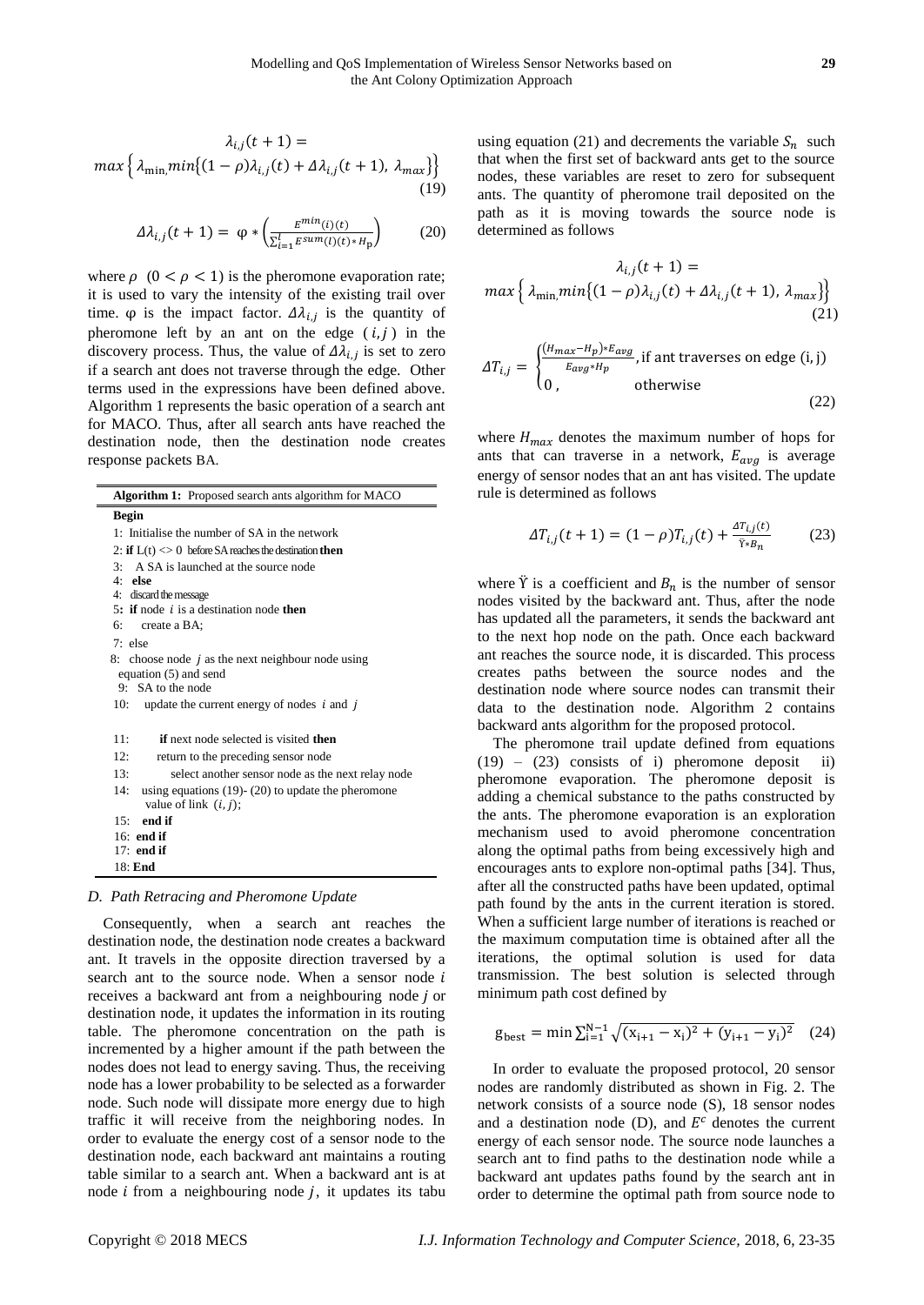the destination node.

| <b>Algorithm 2:</b> Backward ants algorithm for MACO                                              |
|---------------------------------------------------------------------------------------------------|
| <b>Begin</b>                                                                                      |
| 1: <b>if</b> node <i>i</i> has reached the destination node <b>then</b>                           |
| 2: create a new backward ant (BA)                                                                 |
| 3: Backward ant traverses along the path constructed by the SA                                    |
| 4: <b>if BA</b> has not reached the source node <b>then</b>                                       |
| 5: update the link( $i$ , $j$ ) with the pheromone value obtained from<br>equations $(21) - (23)$ |
| 6: compute the $E^{min}$ , $E^{sum}$ and path length                                              |
| 7: if a BA reaches the source node then                                                           |
| 8: compute the optimal path between the source node and the                                       |
| base station                                                                                      |
| end if<br>g.                                                                                      |
| $10:$ end if                                                                                      |
| $11:$ end if                                                                                      |
| 12: repeat step 1                                                                                 |





Fig.2. Sensor nodes distribution and current energy of the nodes

Table 3 shows the result that was obtained.

As suggested earlier, the proposed protocol consists of the following metrics i) link cost between node  $i$  and node  $j$  ii) the remaining energy level at node  $j$  (next-hop node) iii) the sensor nodes' location information iv) the amount of data currently processing at node  $j$ . These four metrics are mapped into a new ACO probability transition as expressed in equation (5).

Table 3. Results Obtained Based on the Proposed Algorithm to Determine the Optimal Path from the Source Node (S) o the Destination Node (D) with 20 Sensor Nodes

| Paths from S to D     | No. of<br><b>Nodes</b> | No. of<br>links | <b>Next</b><br>hop<br>node | Pher-<br>omone | Proba-<br>bility | Optimal<br>path |
|-----------------------|------------------------|-----------------|----------------------------|----------------|------------------|-----------------|
| $S-1-7-11-10-13-18-D$ | 8                      | $\tau$          | 1                          | 19.4           | 0.26             | N <sub>o</sub>  |
| $S-1-7-11-10-13-14-D$ | 8                      | $\overline{7}$  | 1                          | 19.1           | 0.95             | N <sub>o</sub>  |
| $S-1-8-10-13-14-D$    | $\overline{7}$         | 6               | 1                          | 18.8           | 0.84             | <b>Yes</b>      |
| $S-1-8-10-13-18-D$    | $\overline{7}$         | 6               | 1                          | 18.5           | 0.69             | N <sub>o</sub>  |
| S-1-7-11-12-13-14-D   | 8                      | 7               | 1                          | 16.3           | 0.72             | N <sub>o</sub>  |
| S-1-7-11-12-13-18-D   | 8                      | $\overline{7}$  | 1                          | 17.2           | 0.81             | N <sub>o</sub>  |
| S-1-7-11-12-17-18-D   | 8                      | 7               | 1                          | 17.8           | 0.27             | N <sub>o</sub>  |
| S-4-7-11-12-17-18-D   | 8                      | $\tau$          | $\overline{4}$             | 15.4           | 0.38             | No.             |
| $S-4-7-11-10-13-14-D$ | 8                      | $\tau$          | $\overline{4}$             | 13.6           | 0.55             | N <sub>o</sub>  |
| $S-4-7-11-10-13-18-D$ | 8                      | 7               | $\overline{4}$             | 16.7           | 0.71             | N <sub>o</sub>  |
| $S-2-5-15-16-D$       | 6                      | 5               | 2                          | 14.5           | 0.46             | No.             |
| $S-2-5-6-14-D$        | 6                      | 5               | $\overline{2}$             | 16.9           | 0.52             | No.             |
| $S-2-3-9-14-D$        | 6                      | 5               | 2                          | 17.8           | 0.67             | N <sub>0</sub>  |
| $S-2-5-15-14-D$       | 6                      | 5               | $\overline{c}$             | 15.6           | 0.38             | N <sub>0</sub>  |

# *E. Data Transmission*

After multiple paths have been constructed, the data packets are transmitted through an energy efficient path. When a sensor node  $i$  receives a data packet destined for a base station (destination node), it forwards the data to the next-hop node  $j$  based on probability defined above. However, if node  $i$  has no information of node  $j$  in its tabu, it forwards the data packets to a neighboring node  $j$ that has sufficient energy and minimum delay of a path. However, if sensor node  $i$  has no next hop-node, the data packet is discarded. In order to keep alive and maintain the path, the proposed protocol updates the pheromone value dynamically. The optimal path constructed between the source node and the destination node will be used for data transmission to the base station. Thus, in a dynamic sensor network, pheromone control is used as a mechanism for the dynamic reconfiguration of the network to find newer optimal paths when the previously discovered path becomes congested or unavailable for data transmission. Pheromone control is used as a measure to reduce the impact from earlier experience and encourages the search for new paths that were previously non-optimal. For instance, at time  $t_i$  all ants travel along the optimal path and converge to a destination node D. They leave a very high concentration of pheromone on the optimal path denoted with bigger circles in Fig. 3. At time  $t_{i+1}$ , the pheromone concentration is reduced by a factor  $\rho$  and denoted with lighter circles. At time  $t_{i+2}$ , the pheromone concentration is further decreased by some factors as shown in the figure. It continues to decrease until the pheromone on the optimal path has evaporated. This encourages a search for new paths that were previously non-optimal by subsequent ants at each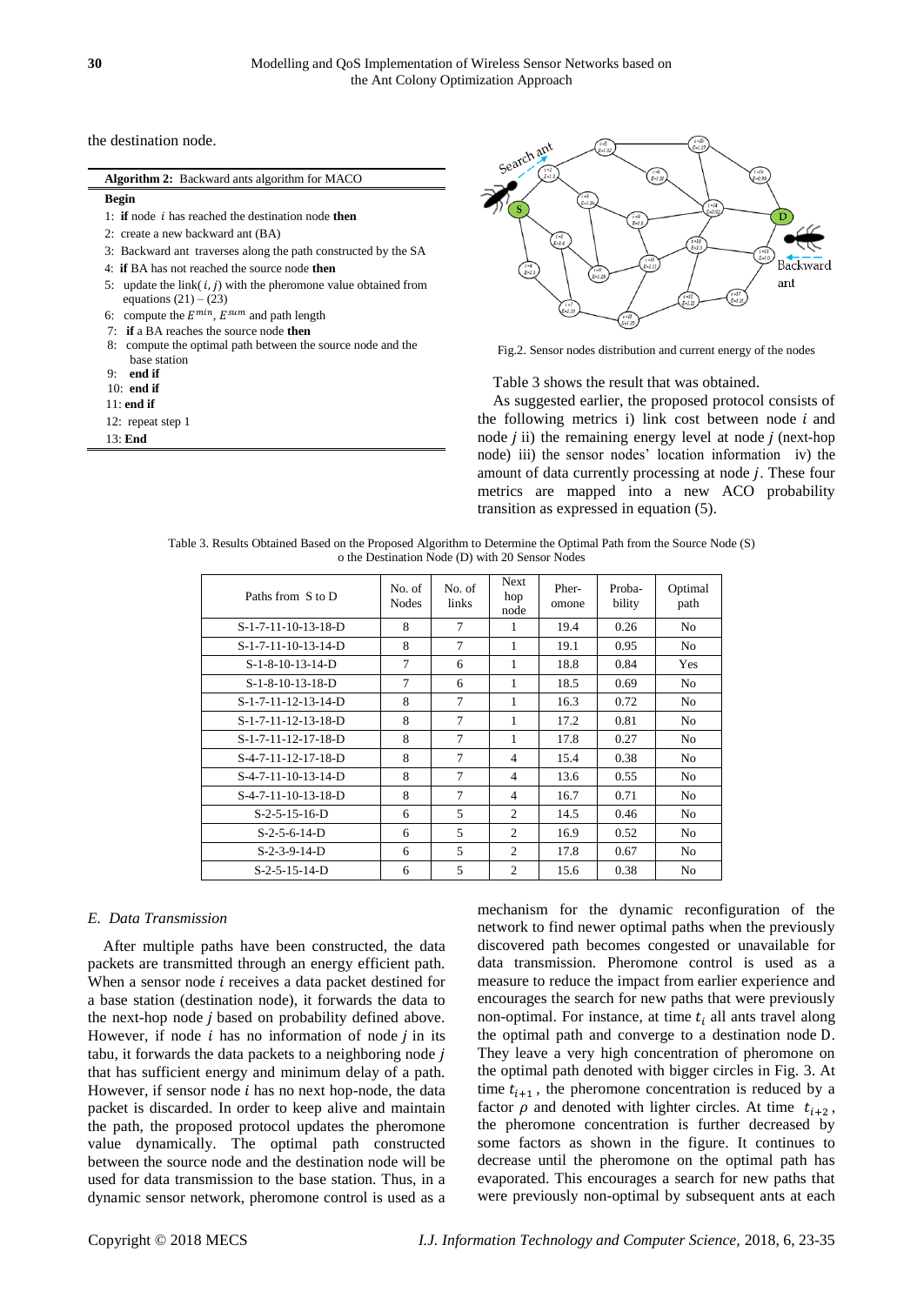iteration. This enables several ants to produce different solutions during one iteration**.** In this case, QoS routing can be used to save the micro-cloud energy stored in the batteries and thus prolong the lifetime of the cloud-IoT infrastructure.



Fig.3. Pheromone evaporation

Table 4. Simulation Parameters

| Parameters               | Values                      |
|--------------------------|-----------------------------|
| Number of sensor nodes   | $100 - 500$                 |
| Network dimension        | $200m * 200m$               |
| $E_{elec}$               | 50nJ/bit                    |
| Packet size              | 96 bits                     |
| Transmission range R     | 50 m                        |
| pheromone $(\rho)$ value | 0.8                         |
| Threshold energy         | $0.75$ J                    |
| Transmission energy      | 0.0013pJ/bit/m <sup>4</sup> |
| Receive energy           | 10pJ/bit/m <sup>2</sup>     |
| Simulation time          | $1000 \text{ sec}$          |
| Transmit data rate       | 250kbps                     |
| Physical and MAC model   | <b>IEEE 802.15.4</b>        |

## V. SIMULATIONS AND RESULTS

Performance of the proposed approach is evaluated considering the following performance metrics: energy consumption, average transmission delay, packet delivery latency and network lifetime. The sensor nodes are randomly distributed in a network area of 200m \* 200m and the initial energy of every sensor node was set to 1.5Joule. Table 4 contains parameters used in the simulation and a MATLAB-based simulation tool is used for the implementation. The performance of the scheme is compared with other related routing protocols, namely FACOR [\[25\]](#page-11-17), EARA [\[26\]](#page-11-18) and EAMR [\[28,](#page-11-20) [35\]](#page-12-5). The number of sensor nodes varied from 100 to 500. The simulation runs were repeated 75 times to get the average results which are used for plotting the figures.

# *A. Network Lifetime*

The sensor network lifetime for the routing schemes is shown in Fig. 4. It reveals that in all these schemes, the network lifetime increases with the network size, but only slightly.

- MACO has a maximum network lifetime among the four protocols but does not outperform the other by a big difference.
- EAMR performs better than FACOR because it transmits through energy efficient paths to the

base station.

• Performance of EARA is the worst among the protocols because it always uses the primary path constructed for its data transmission.



Fig.4. Sensor network lifetime

# *B. Energy Consumption*

Further experiments were conducted to compare the energy consumption of the proposed protocol with other three protocols and presented the result in Fig. 5. The result shows an increase in energy consumption in all the networks. EAMR and MACO consumed less energy compared to FACOR and EARA protocols. The reason is that data loss in EAMR is minimal, as it uses an alternate path if the primary path fails. MACO implements a proactive approach that considers the residual energy of the receiver node before data transmission, thus reducing data loss and minimizing retransmission of the data packet. This leads to higher efficiency and lower energy use. EARA consumed the highest energy among the four protocols, because it focused on a collision avoidance model that did not translate into energy efficiency. By combining four routing parameters into a mixed routing metric, MACO outperformed the other three protocols.



Fig.5. Comparing the energy consumption

# *C. Throughput*

Throughput is defined as the amount of data successfully transmitted from a source node to a destination node in a specific amount of time. Fig. 6 shows the throughput obtained by the four routing schemes for different sensor network sizes varying from 100 to 500. It is observed that as the number of sensor nodes increases, throughput for each protocol likewise increases. This might result from the protocols being able to find more parallel paths between the nodes and the base station. The throughput of MACO is significantly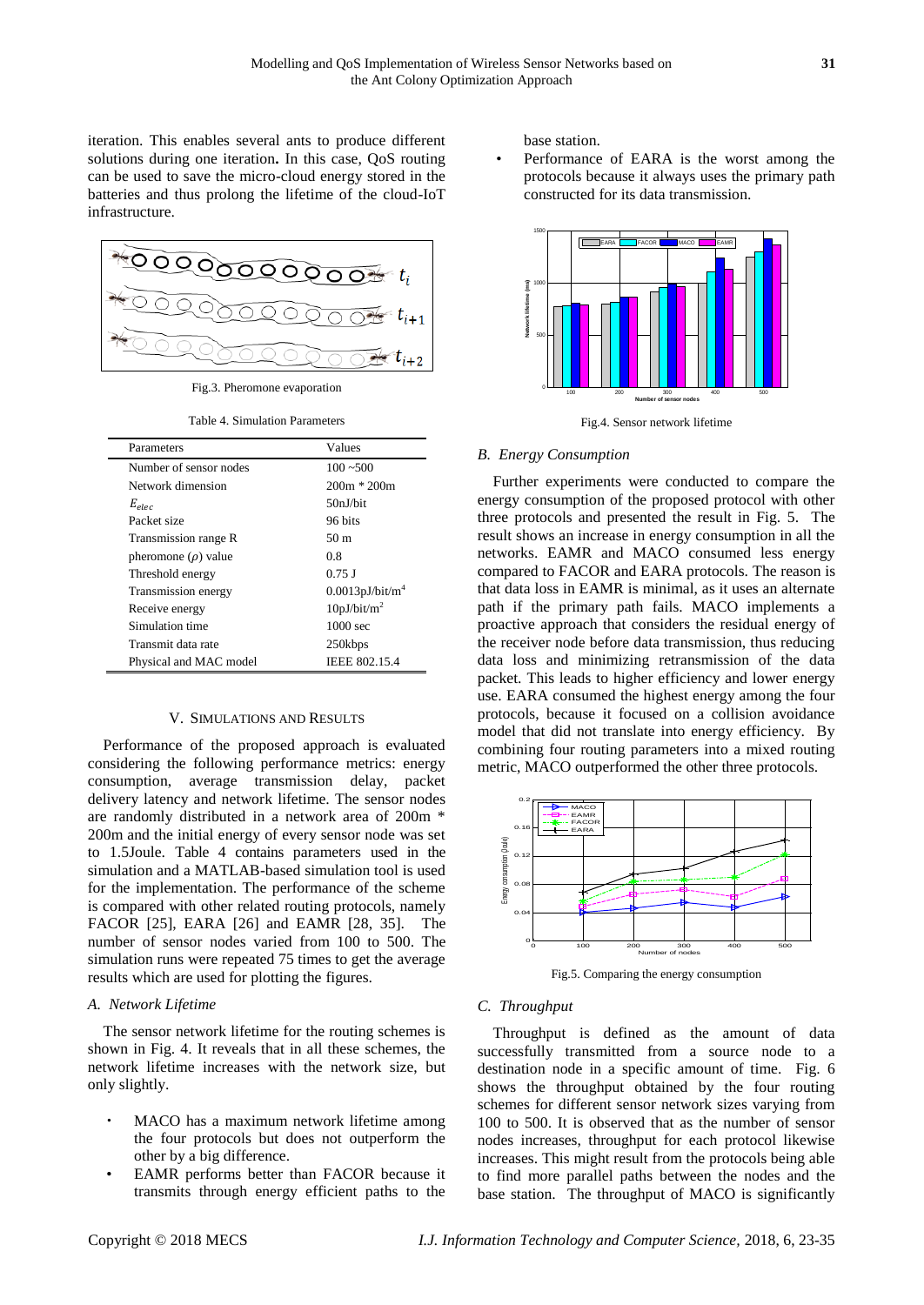larger than EARA, FACOR and EAMR protocols. The reason is that MACO computes a minimal set of good parallel paths that optimize its mixed metric.



Fig.6. Throughput versus number of sensor nodes

#### *D. Packet Delivery Ratio*

Packet delivery ratio is the percentage of data packets delivered successfully to the base station. Fig. 7 shows the data packet delivery ratio for different network sizes. These results are in agreement with the throughput results obtained above. MACO outperforms the other protocols as it does not dissipate neither energy nor route packets on non-optimal paths. It is observed that the packet delivery rates for the proposed protocol almost remain constant with the increase in network size. This reveals that as a relative measure, the packet delivery ratio can be considered as a metric that characterizes each of the routing protocols.

Table 5 shows average energy consumption for all the protocols. As explained above, the total energy consumption increases as the network size increases while the average energy consumption of sensor nodes decreases. Thus, MACO consumes the least of energy compared to EAMR, FACOR and EARA protocols.



Fig.7. Packet delivery ratio versus number of sensor nodes

Table 5. Average Energy Consumption

| Energy                                      | Number of sensor nodes |       |       |       |       |  |
|---------------------------------------------|------------------------|-------|-------|-------|-------|--|
| consumption<br>$(10^{\text{-}6} \text{ J})$ | 100                    | 200   | 300   | 400   | 500   |  |
| <b>EARA</b>                                 | 9.245                  | 5.801 | 4.491 | 3.791 | 2.904 |  |
| <b>FACOR</b>                                | 8.937                  | 5.745 | 4.326 | 3.465 | 2.793 |  |
| <b>EAMR</b>                                 | 8.507                  | 5.683 | 4.159 | 3.247 | 2.726 |  |
| <b>MACO</b>                                 | 8.214                  | 5.619 | 3.864 | 2.516 | 1.983 |  |

# *E. Data Packets Transmission Reliability*

Data packets transmission reliability for the four protocols is investigated using a network size of 200 sensor nodes randomly distributed over a 200\*200 m<sup>2</sup> network area. Fig. 8 shows the average data packets transmission reliability taken by the sensor readings for the four protocols. MACO presents the highest data packets reliability compared to EAMR, FACOR and EARA protocols. The reason is that the proposed protocol is able to dynamically reconfigure the network to find newer paths after a certain period to avoid loss of data packets along the optimal path. Finally, it is able to select a node that processes less data as a relay node which reduces queueing delay.



Fig.8. Packets transmission reliability

#### *F. Standard Deviation of Energy*

This metric gives the average variance between current energy levels on all sensor nodes. Standard deviation of the current energy at the interval of 100 communication rounds is computed and the result is presented in Fig.9. The proposed approach has resulted in uniform energy dissipation by the sensor nodes. MACO shows a significant reduction on the standard deviation compared with selected protocols. Hence, it shows that MACO can efficiently balance the energy consumption on all the sensor nodes.



Fig.9. Standard deviation of current energy of sensor nodes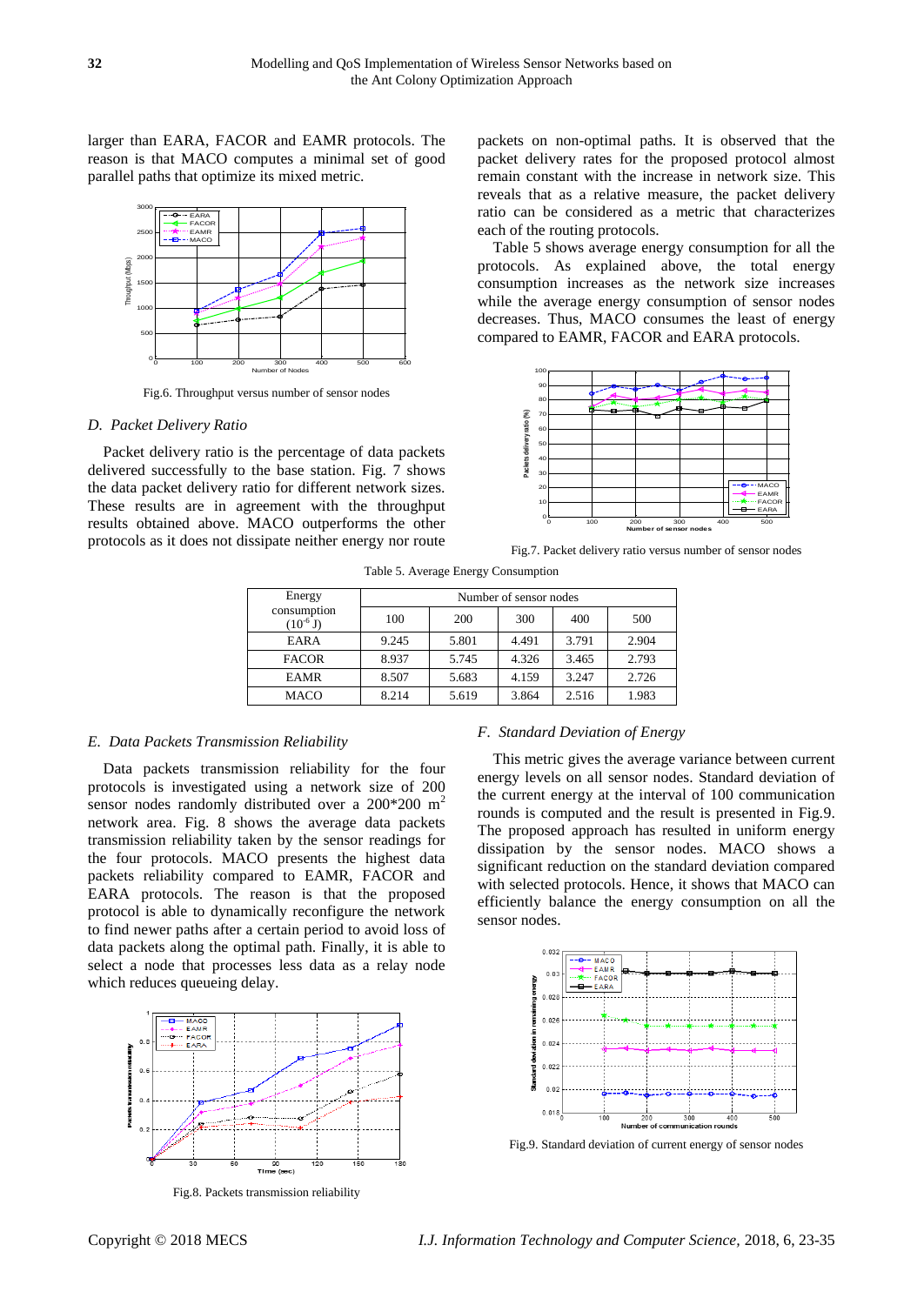## *G. Packet Delivery Overhead*

Packet delivery overhead is defined as the ratio of the number of data packets forwarded during the route establishment and data transmission processes to the number of data packets received at the base station. Fig. 10 and Fig. 11 show MACO, EAMR, FACOR and EARA packet delivery overhead for 100 sensor nodes and 500 sensor nodes respectively. Packet delivery overhead increases as the packet generation rate increases for the two network sizes considered in all the protocols as shown in the figures. Increments in overhead are due to the fact that increasing the number of sensor nodes results in an increase in the number of data packets transmission along multiple paths to the base station.

Thus, MACO reduces the packet delivery overhead by 31%, 47% and 58% compared to the EAMR, FACOR and EARA protocols respectively for a network size of 100 sensor nodes. Similarly, when the number of sensor nodes is 500, packet delivery overhead in MACO decreases by 42%, 58% and 65% compared to the selected protocols. The reasons for these variations can be explained as follows. First, EAMR, FACOR and EARA protocols use a flooding mechanism to establish multiple paths between the source nodes and the base station. On the other hand, MACO reduces packet delivery overhead using a minimal subset of neighboring nodes in the route establishment process. Second, based on the MACO approach, the constructed paths incur a minimal number of transmissions per packet delivery compared to the three protocols. MACO has the least packet delivery overhead, hence it saves more energy.



Fig.10. Packet delivery overhead against packet generation rate (pps) for 100 sensor nodes



Fig.11. Packet delivery overhead against packet generation rate (pps) for 500 sensor nodes

## *H. Death of Sensor Nodes*

The experiments were performed by varying the initial energy assigned to each sensor node. Table 6 provides the study of sensor nodes' lifetime for all the four protocols considered. We are able to determine the number of rounds passed when 5%, 15%, 25%, 35% and 50% sensor nodes die with base station location at (100, 275)m. The results show that MACO performs better than EAMR, FACOR and EARA protocols before 50% of the sensor nodes die. Moreover, it is observed that FACOR shows an improvement over the proposed protocol after 50% sensor nodes die. This is due to many parameters introduced into the scheme.

| Energy   |              | Percentage of sensor nodes death |      |      |      |      |  |
|----------|--------------|----------------------------------|------|------|------|------|--|
| (J/node) | Protocol     | 5                                | 15   | 25   | 35   | 50   |  |
|          | EARA         | 904                              | 1028 | 1136 | 1194 | 1317 |  |
|          | <b>FACOR</b> | 965                              | 1032 | 1151 | 1245 | 1342 |  |
| 0.5      | <b>EAMR</b>  | 972                              | 1054 | 1178 | 1263 | 1378 |  |
|          | MACO         | 985                              | 1087 | 1185 | 1279 | 1379 |  |
|          | <b>EARA</b>  | 2104                             | 2276 | 2373 | 2465 | 2584 |  |
| 1.0      | <b>FACOR</b> | 2165                             | 2305 | 2380 | 2492 | 2596 |  |
|          | <b>EAMR</b>  | 2187                             | 2319 | 2391 | 2510 | 2611 |  |
|          | MACO         | 2204                             | 2326 | 2413 | 2536 | 2604 |  |
|          | EARA         | 2710                             | 3012 | 3215 | 3295 | 3365 |  |
| 1.5      | <b>FACOR</b> | 2762                             | 3114 | 3246 | 3306 | 3384 |  |
|          | <b>EAMR</b>  | 2831                             | 3158 | 3261 | 3323 | 3391 |  |
|          | MACO         | 2942                             | 3184 | 3275 | 3314 | 3387 |  |

Table 6. Number of Rounds till Death of Sensor Nodes

## VI. CONCLUSION AND FUTURE WORK

This paper revisits the ant colony optimization  $-$  a meta-heuristic method for solving combinational optimization problems with the goal of modelling and QoS implementation of wireless in sensor networks. An energy-efficient routing protocol based on ACO that builds upon a mixed metric and its mapping into efficient pheromone distribution to achieve local optimizations with the expectation of reaching global routing efficiency is proposed. Simulation results show that, building around its local optimization, MACO performed better than selected routing protocols (EAMR, FACOR and EARA) in terms of energy efficiency, throughput maximization and delay minimization in sensor networks. Service and application aware routing through service differentiation are key features that can play a key role when provisioning QoS in IoT deployments. In the case of visual sensor networks, they can be used to protect the services and applications running on some specific visual sensor motes. Using the service-aware routing paradigm in [\[36\]](#page-12-6), MACO can be extended into a service aware multipath ant colony optimization (SAMACO) algorithm that routes the sensor readings according to the motes' service requirements. Differentiation of services can also be built around the path aware routing algorithms proposed in [\[37\]](#page-12-7) where parallel paths are computed from the source nodes to the sink of the network, but constrained by specific QoS requirements for each path. These include requirements based on QoS metrics such as delay, energy, throughput and reliability or any other relevant metrics. Building upon the studies referred to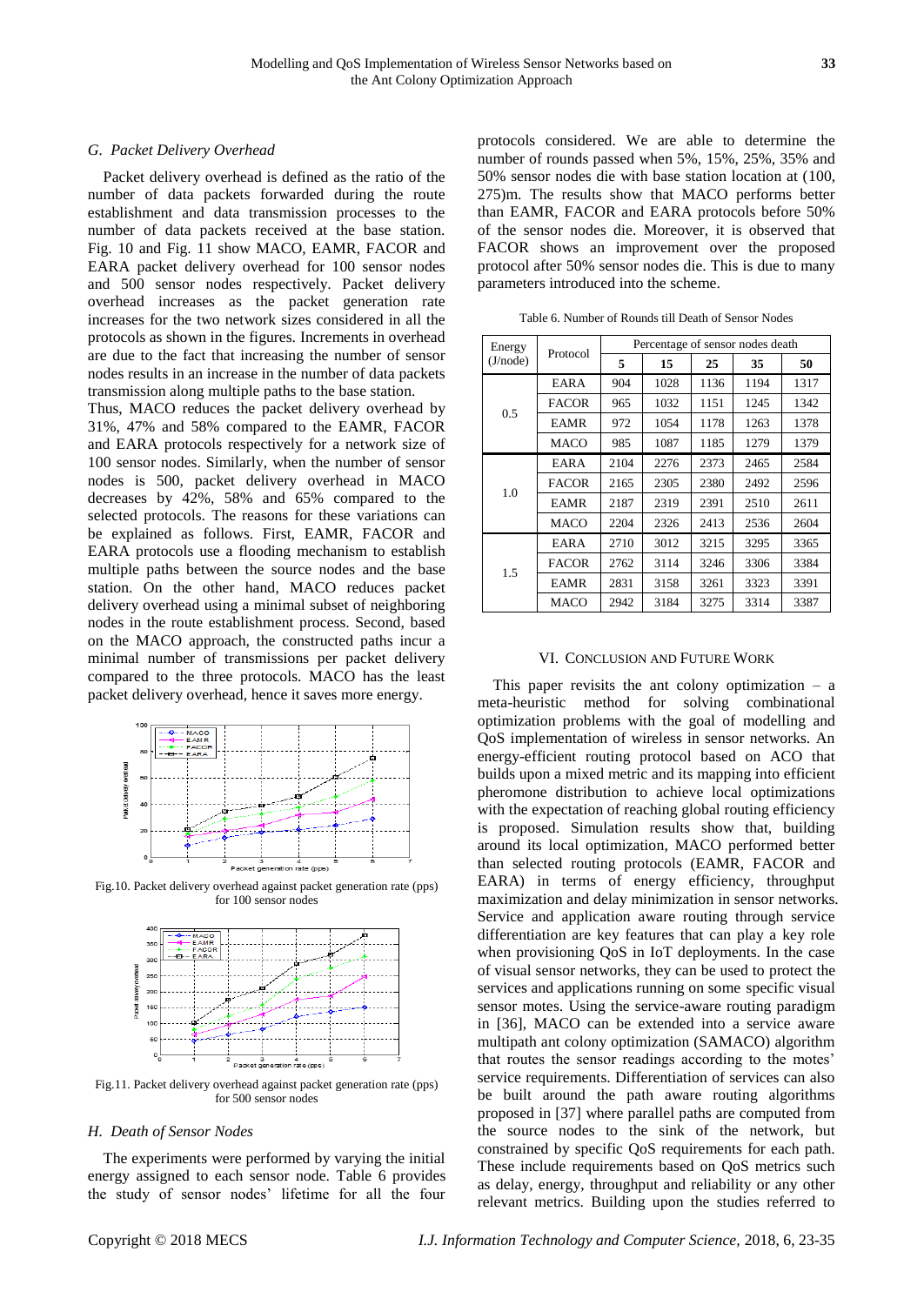above, QoS extensions can be performed in both IoT and lightweight cloud computing platforms through efficient traffic engineering. These extensions are potential avenues for future research work.

#### **REFERENCES**

- <span id="page-11-0"></span>[1] S. D. Kelly, N. K. Suryadevara, and S. C. Mukhopadhyay, "Towards the implementation of IoT for environmental condition monitoring in homes", *Sensors Journal,* vol. 13, 2013, pp. 3846-3853.
- [2] N. Sakthipriya, "An effective method for crop monitoring using wireless sensor network", *Middle-East Journal of Scientific Research,* vol. 20, 2014, pp. 1127-1132.
- [3] I. Bhattcharya, P. Sarkar, and P. Basu, "RBNS Encoded Energy Efficient Routing Protocol for Wireless Sensor Network", *International Journal of Information Technology and Computer Science (IJITCS),* vol. 6, 2014, pp. 65-71.
- <span id="page-11-1"></span>[4] S. Guo, L. He, Y. Gu, B. Jiang, and T. He, "Opportunistic flooding in low-duty-cycle wireless sensor networks with unreliable links", *IEEE Transactions on Computers,* vol. 63, 2014, pp. 2787-2802.
- [5] X.-Y. Liu, Y. Zhu, L. Kong, C. Liu, Y. Gu, A. V. Vasilakos*, et al.*, "CDC: Compressive data collection for wireless sensor networks", *IEEE Transactions on Parallel and Distributed Systems,* vol. 26, 2015, pp. 2188-2197.
- [6] C.-S. Nam, S.-T. Bae, J.-W. Chung, and D.-R. Shin, "Multihop-Based Optimal Cluster Heads Numbers Considering Relay Node in Transmission Range of Sensor Nodes in Wireless Sensor Networks", *International Journal of Distributed Sensor Networks*, 2013, pp. 1-10.
- [7] F. M. Ortuño, O. Valenzuela, F. Rojas, H. Pomares, J. P. Florido, J. M. Urquiza*, et al.*, "Optimizing multiple sequence alignments using a genetic algorithm based on three objectives: structural information, non-gaps percentage and totally conserved columns", *Bioinformatics*, 2013, pp. 1-10.
- <span id="page-11-2"></span>[8] S. Rani and S. H. Ahmed, "Multi-hop Energy Efficient Routing," *Multi-hop Routing in Wireless Sensor Networks*: Springer, 2016, pp. 15-28.
- <span id="page-11-3"></span>[9] S. Singh and A. K. Sharma, "Distributed Algorithms for Maximizing Lifetime of WSNs with Heterogeneity and Adjustable Sensing Range for Different Deployment Strategies", *International Journal of Information Technology and Computer Science (IJITCS),* vol. 5, 2013, pp. 101-108.
- <span id="page-11-4"></span>[10] K. Sha, J. Gehlot, and R. Greve, "Multipath routing techniques in wireless sensor networks: A survey", *Wireless personal communications,* vol. 70, 2013, pp. 807-829.
- <span id="page-11-5"></span>[11] S. Saxena, S. Mishra, and M. Singh, "Clustering based on node density in heterogeneous under-water sensor network", *International Journal of Information Technology and Computer Science (IJITCS),* vol. 5, 2013, pp. 49-55.
- <span id="page-11-6"></span>[12] P. Chanak and I. Banerjee, "Energy efficient faulttolerant multipath routing scheme for wireless sensor networks", *The Journal of China Universities of Posts and Telecommunications,* vol. 20, 2013, pp. 42-61.
- <span id="page-11-7"></span>[13] J. Lee, H. Park, S. Oh, Y. Yim, and S.-H. Kim, "A radiodisjoint geographic multipath routing in wireless sensor networks," In Proceedings of the *IEEE 26th Int'l Conf. on Advanced Information Networking and Applications (AINA)*, Fukuoka, Japan, pp. 803-809, March, 2012.
- <span id="page-11-8"></span>[14] A. Attir, Y. Challal, A. Hadiidi, and A. Bouabdallah, "Braided disjoint branch routing protocol for WSNS," In Proceedings of the *8th Int'l Conf. Broadband and Wireless Computing, Communication and Applications (BWCCA)*, Compiegne, France, pp. 106-113, Oct., 2013
- <span id="page-11-9"></span>[15] M. Dorigo, "Ottimizzazione, apprendimento automatico, ed algoritmi basati su metafora naturale," Unpublished doctoral dissertation, PhD thesis, Dipartimento di Elettronica, Politecnico di Milano, 1992.
- <span id="page-11-10"></span>[16] M. Dorigo and M. Birattari, "Ant colony optimization," *Encyclopedia of Machine Learning*: Springer, 2010, pp. 36-39.
- <span id="page-11-11"></span>[17] G. Sahoo and Y. Kumar, "Analysis of parametric & non parametric classifiers for classification technique using WEKA", *International Journal of Information Technology and Computer Science (IJITCS),* vol. 4, 2012, pp. 43-49.
- <span id="page-11-12"></span>[18] Y. Yang, C. Zhong, Y. Sun, and J. Yang, "Network coding based reliable disjoint and braided multipath routing for sensor networks", *Journal of Network and Computer Applications,* vol. 33, 2010, pp. 422-432.
- <span id="page-11-13"></span>[19] Z. Han, J. Wu, J. Zhang, L. Liu, and K. Tian, "A general self-organized tree-based energy-balance routing protocol for wireless sensor network", *IEEE Transactions on Nuclear Science,* vol. 61, 2014, pp. 732-740.
- [20] M. Yoon, Y.-K. Kim, and J.-W. Chang, "An energyefficient routing protocol using message success rate in wireless sensor networks", *Journal of Convergence,* vol. 4, 2013, pp. 15-22.
- [21] D. Zhang, G. Li, K. Zheng, X. Ming, and Z.-H. Pan, "An energy-balanced routing method based on forward-aware factor for wireless sensor networks", *IEEE transactions on industrial informatics,* vol. 10, 2014, pp. 766-773.
- <span id="page-11-14"></span>[22] H. Alwan and A. Agarwal, "Multi-objective QoS routing for wireless sensor networks," In Proceedings of the *Int'l Conf. on Computing, Networking and Communications (ICNC)* San Diego, CA, USA pp. 1074-1079, Jan., 2013.
- <span id="page-11-15"></span>[23] M. Radi, B. Dezfouli, K. A. Bakar, S. A. Razak, and T. Hwee-Pink, "IM2PR: interference-minimized multipath routing protocol for wireless sensor networks", *Wireless Networks,* vol. 20, 2014, pp. 1807-1823.
- <span id="page-11-16"></span>[24] T. Amgoth and P. K. Jana, "Energy-aware routing algorithm for wireless sensor networks", *Computers & Electrical Engineering,* vol. 41, 2015, pp. 357-367.
- <span id="page-11-17"></span>[25] E. Amiri, M. Alizadeh, H. Keshavarz, M. Zamani, and T. Khodadadi, "Energy Efficient Routing in Wireless Sensor Networks based on Fuzzy Ant Colony Optimization", *International Journal of Distributed Sensor Networks*, 2014, pp. 1-17.
- <span id="page-11-18"></span>[26] M. Frey, F. Grose, and M. Gunes, "Energy-aware ant routing in wireless multi-hop networks," In Proceedings of the *IEEE Int'l Conf. on Communications (ICC)*, Sydney, Australia pp. 190-196, Aug., 2014.
- <span id="page-11-19"></span>[27] M. Günes, M. Kähmer, and I. Bouazizi, "Ant-routingalgorithm (ARA) for mobile multi-hop ad-hoc networksnew features and results," In Proceedings of the *Second Mediterranean Workshop on Ad-hoc Networks*, Mahdia, Tunisia, June, 2003.
- <span id="page-11-20"></span>[28] M. Tong, Y. Chen, F. Chen, X. Wu, and G. Shou, "An energy-efficient multipath routing algorithm based on ant colony optimization for wireless sensor networks", *International Journal of Distributed Sensor Networks*, 2015, pp. 1-12.
- <span id="page-11-21"></span>[29] M. Azharuddin and P. K. Jana, "A PSO based fault tolerant routing algorithm for wireless sensor networks," *Information systems design and intelligent applications*: Springer, 2015, pp. 329-336.